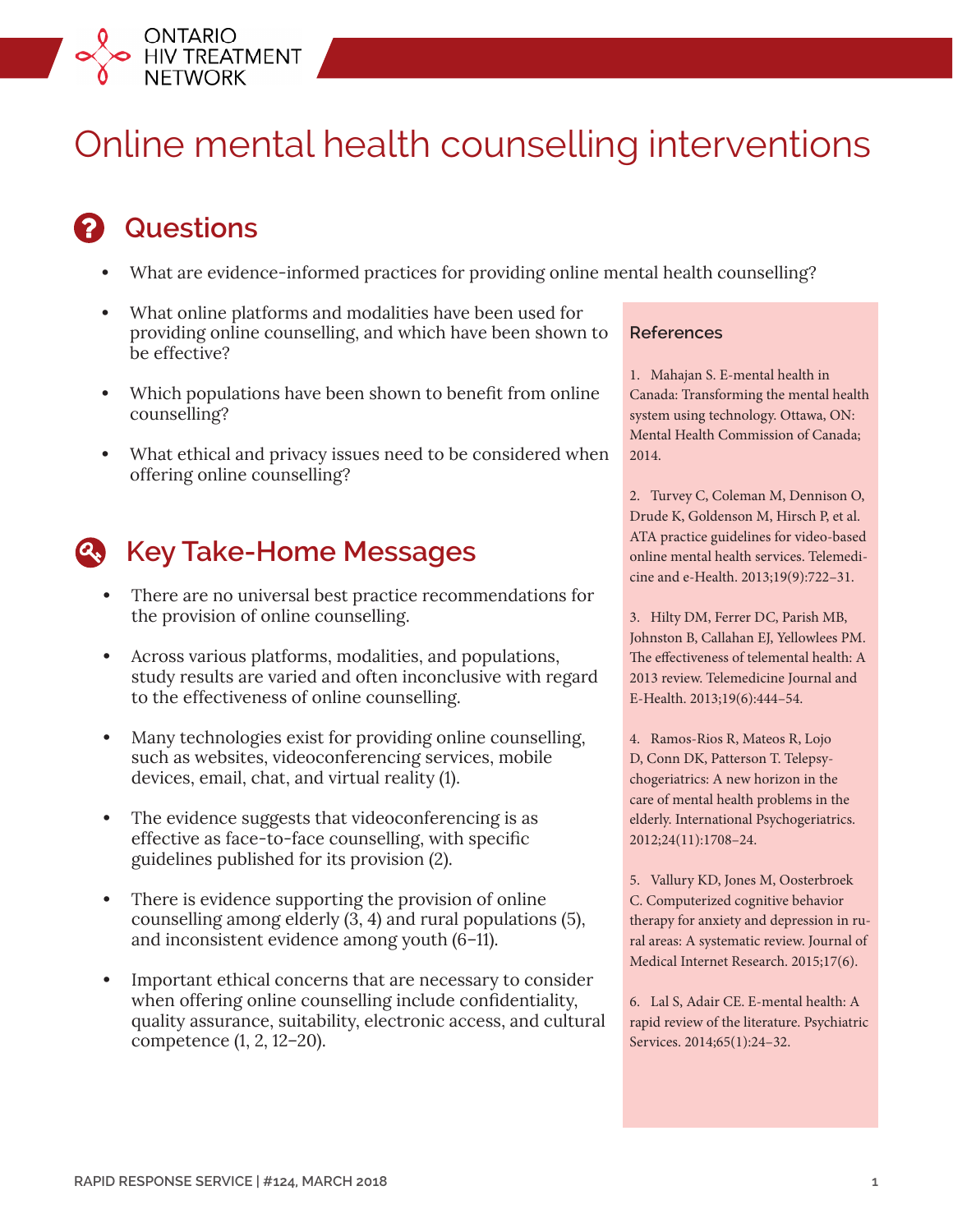## **4** The Issue and Why It's Important

Mental health disorders create large economic and societal costs, as well as poor quality of life for patients and their caregivers (21). While evidence-based psychological treatments exist for common mental disorders, many patients do not receive the care they need, even in high-income countries (21). In Canada, it was estimated that the number of individuals who did not receive the mental health treatment they needed was 35% in 2012 (22, 23). Barriers to receiving face-to-face treatment for mental health disorders include lengthy wait times, high cost, mobility challenges, and geographic location. Many individuals seeking mental health services also avoid seeking face-to-face treatment due to the stigma associated with mental illness diagnosis (22).

Advances in technology offer the opportunity for alternative treatment options that may increase client access to psychological services (18, 21, 22). With the rising ubiquity of Internet access, and the decrease in cost of online technologies, many practitioners are implementing technology-based online counselling programs and strategies for mental health issues (24).

Although there is increasing empirical support for the effectiveness of online counselling, there is still some debate as to whether it is as effective as face-to-face treatment (25). There have also been concerns regarding ethical and practice standards (26). Online technologies are a rapidly growing industry, and as such there are few universal policies or regulations of technology-based mental health programs. Organizations and private providers that wish to implement evidence-based services must also take caution when choosing from the overwhelming amount of technologies and programs available to ensure that they are beneficial for their clients (12, 24).

## **What We Found**

There is currently no one agreed upon term for technologydriven mental health interventions, and most definitions do not differentiate between types of interventions (1, 6, 27). Articles included in this review use terms such as "telepsychology", "telemental health", "e-mental health", "computer-based therapy", "online therapy", and "web-based interventions". Barak, Klein, and Proudfoot (2009) describe four categories that comprehensively categorize online interventions: online counselling and therapy; web-based interventions; internet-operated therapeutic software; and other online activities (28). Mohr et al (2013) defines the scope of these interventions mainly by the type of technology (29). As there is little consensus between the reviews found in our search, we are using the term "online counselling" to describe mental health interventions that use Internet and related technologies in general. 7. Stasiak K, Fleming T, Lucassen MF, Shepherd MJ, Whittaker R, Merry SN. Computer-based and online therapy for depression and anxiety in children and adolescents. Journal of Child and Adolescent Psychopharmacology. 2016;26(3):235–45.

8. Martin S, Sutcliffe P, Griffiths F, Sturt J, Powell J, Adams A, et al. Effectiveness and impact of networked communication interventions in young people with mental health conditions: A systematic review. Patient Education & Counseling. 2011;85(2):108–19.

9. Clarke AM, Kuosmanen T, Barry MM. A systematic review of online youth mental health promotion and prevention interventions. Journal of Youth and Adolescence. 2015;44(1):90–113.

10. Reyes-Portillo JA, Mufson L, Greenhill LL, Gould MS, Fisher PW, Tarlow N, et al. Web-based interventions for youth internalizing problems: A systematic review. Journal of the American Academy of Child and Adolescent Psychiatry. 2014;53(12):1254–70.

11. Seko Y, Kidd S, Wiljer D, McKenzie K. Youth mental health interventions via mobile phones: A scoping review. Cyberpsychology, Behavior, and Social Networking. 2014;17(9):591–602.

12. Ontario Psychological Association Community and Member Services Committee. Guidelines for best practices in the provision of telepsychology. Available from: [http://www.psych.on.ca/OPA/](http://www.psych.on.ca/OPA/media/Public/OPA%20Guidelines%20and%20Reviews/GUIDELINES-FOR-BEST-PRACTICES-IN-THE-PROVISION-OF-TELEPSYCHOLOGY.pdf?ext=.pdf) [media/Public/OPA%20Guidelines%20](http://www.psych.on.ca/OPA/media/Public/OPA%20Guidelines%20and%20Reviews/GUIDELINES-FOR-BEST-PRACTICES-IN-THE-PROVISION-OF-TELEPSYCHOLOGY.pdf?ext=.pdf) [and%20Reviews/GUIDELINES-FOR-](http://www.psych.on.ca/OPA/media/Public/OPA%20Guidelines%20and%20Reviews/GUIDELINES-FOR-BEST-PRACTICES-IN-THE-PROVISION-OF-TELEPSYCHOLOGY.pdf?ext=.pdf)[BEST-PRACTICES-IN-THE-PRO-](http://www.psych.on.ca/OPA/media/Public/OPA%20Guidelines%20and%20Reviews/GUIDELINES-FOR-BEST-PRACTICES-IN-THE-PROVISION-OF-TELEPSYCHOLOGY.pdf?ext=.pdf)[VISION-OF-TELEPSYCHOLOGY.](http://www.psych.on.ca/OPA/media/Public/OPA%20Guidelines%20and%20Reviews/GUIDELINES-FOR-BEST-PRACTICES-IN-THE-PROVISION-OF-TELEPSYCHOLOGY.pdf?ext=.pdf) [pdf?ext=.pdf](http://www.psych.on.ca/OPA/media/Public/OPA%20Guidelines%20and%20Reviews/GUIDELINES-FOR-BEST-PRACTICES-IN-THE-PROVISION-OF-TELEPSYCHOLOGY.pdf?ext=.pdf) Accessed January 24, 2018. 2015.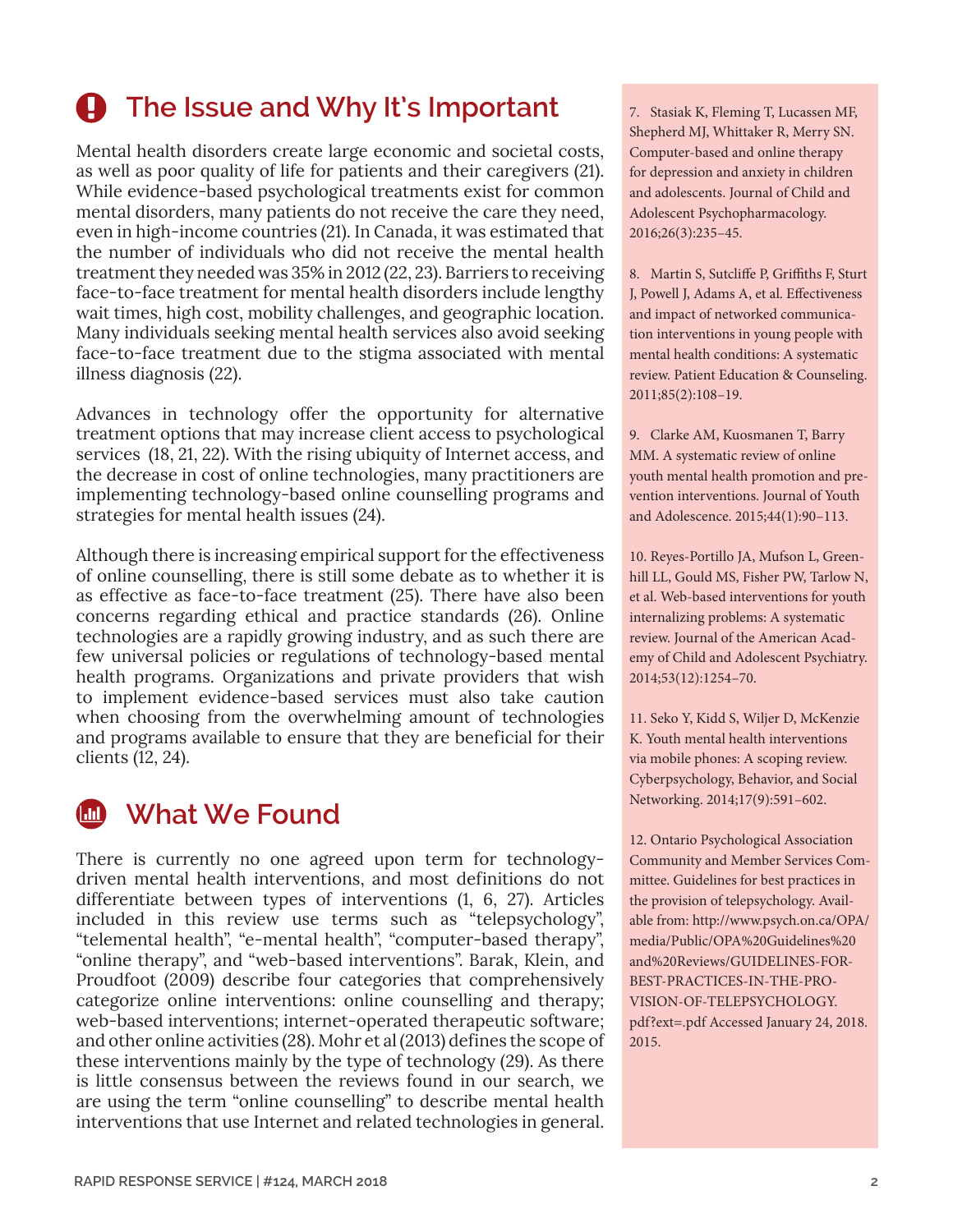## **Evidence-informed practices for providing online mental health counselling**

The Federation of Medical Regulatory Authorities of Canada (FMRAC) urges medical regulatory authorities to publish standards for the provision of online counselling (16). Regarding North American guidelines, we identified publications from the following authorities: the Ontario Psychological Association [OPA] (12); the Canadian Nurses Association [CNA] (16); the Canadian Counselling and Psychotherapy Association [CCPA] (14); the Canadian Psychological Association [CPA] (13); the Association of Canadian Psychology Regulatory Organizations [ACPRO] (15); the Mental Health Commission of Canada [MHCC] (1); the Association of State and Provincial Psychology Boards [ASPPB] (17); the American Psychological Association [APA] (18); and the American Telemedicine Association [ATA] (2, 19, 20). All of these guidelines agree that it is important that the standard of care delivered via online technologies is equivalent to that of any other type of care (1, 2, 12-20, 26, 30). However, there are currently no universal guidelines for Canada (16, 30) or the U.S. (26).

## **Platforms and modalities used to provide online counselling**

While there are many different definitions of what constitutes online counselling, the use of some form of technology is a unifying characteristic (1, 27, 28). These technologies may be used as standalone services, or in addition to face-to-face therapies (18). Types of technology may include videoconferencing services, websites, email, forums, chat, webcams, mobile devices, social media, blogs, virtual reality, videogames, sensor technologies, and CD-ROMs to name a few (1, 27). Some online counselling interventions may not involve the aid of a therapist, while others involve distance communication exchanges between a client and a therapist (1). Communication exchanges may be synchronous (occurring in realtime, such as chat or videoconferencing) or asynchronous (with time between contacts, such as email and web-based forums) (1, 18, 26, 27). While studies have been conducted on the effectiveness of interventions that use numerous technologies, we found that only some modalities were evaluated through systematic reviews. One review comparing multiple meta-analyses reported that their findings suggest that all counselling modalities for depression are about as equally effective, regardless of format (21). Findings from other reviews are summarized below.

*Internet-Based, web-based, computer-based interventions:* Most of the systematic reviews we found examined internet-based, webbased, or computer-based interventions. These interventions are software-driven programs that deliver structured counselling content via an interactive computer interface (7). While there

13. Canadian Psychological Association. Draft ethical guidelines for psychologists providing psychological services via electronic media. Available from: [https://www.cpa.ca/aboutcpa/commit](https://www.cpa.ca/aboutcpa/committees/ethics/psychserviceselectronically/)[tees/ethics/psychserviceselectronically/](https://www.cpa.ca/aboutcpa/committees/ethics/psychserviceselectronically/) Accessed January 24, 2018. 2006.

14. Canadian Counselling and Psychotherapy Association. Standards of practice 5th edition. Ottawa, ON: Canadian Counselling and Psychotherapy Association; 2015.

15. Association of Canadian Psychology Regulatory Organizations. Model standards for telepsychology delivery. Available from: [http://www.acpro](http://www.acpro-aocrp.ca/documents/ACPRO%20Model%20Standards%20for%20Telepsychology%20Service%20Delivery.pdf)[aocrp.ca/documents/ACPRO%20](http://www.acpro-aocrp.ca/documents/ACPRO%20Model%20Standards%20for%20Telepsychology%20Service%20Delivery.pdf) [Model%20Standards%20for%20Tele](http://www.acpro-aocrp.ca/documents/ACPRO%20Model%20Standards%20for%20Telepsychology%20Service%20Delivery.pdf)[psychology%20Service%20Delivery.pdf](http://www.acpro-aocrp.ca/documents/ACPRO%20Model%20Standards%20for%20Telepsychology%20Service%20Delivery.pdf)  Accessed January 24, 2018. 2011.

16. Rojubally A, Stephen J, Fergus K, Sellick S, McLeod D, Speca M, et al. Professional positions on online psychosocial care in Canada: A review of current policy statements. Canadian Journal of Community Mental Health. 2013;32(3):69–87.

17. Association of State and Provincial Psychology Boards. ASPPB telepsychology task force principles and standards. Available from: [https://c.ymcdn.com/](https://c.ymcdn.com/sites/asppb.site-ym.com/resource/resmgr/PSYPACT_Docs/ASPPB_TELEPSYCH_PRINCIPLES.pdf) [sites/asppb.site-ym.com/resource/](https://c.ymcdn.com/sites/asppb.site-ym.com/resource/resmgr/PSYPACT_Docs/ASPPB_TELEPSYCH_PRINCIPLES.pdf) [resmgr/PSYPACT\\_Docs/ASPPB\\_TELE-](https://c.ymcdn.com/sites/asppb.site-ym.com/resource/resmgr/PSYPACT_Docs/ASPPB_TELEPSYCH_PRINCIPLES.pdf)[PSYCH\\_PRINCIPLES.pdf](https://c.ymcdn.com/sites/asppb.site-ym.com/resource/resmgr/PSYPACT_Docs/ASPPB_TELEPSYCH_PRINCIPLES.pdf) Accessed January 24, 2018. 2013.

18. American Psychological Association. Guidelines for the practice of telepsychology. American Psychologist. 2013;68(9):791–800.

19. Yellowlees P, Shore J, Roberts L, American Telemedicine Association. Practice guidelines for videoconferencing-based telemental health - October 2009. Journal of Telemedicine and E-Health. 2010;16(10):1074–89.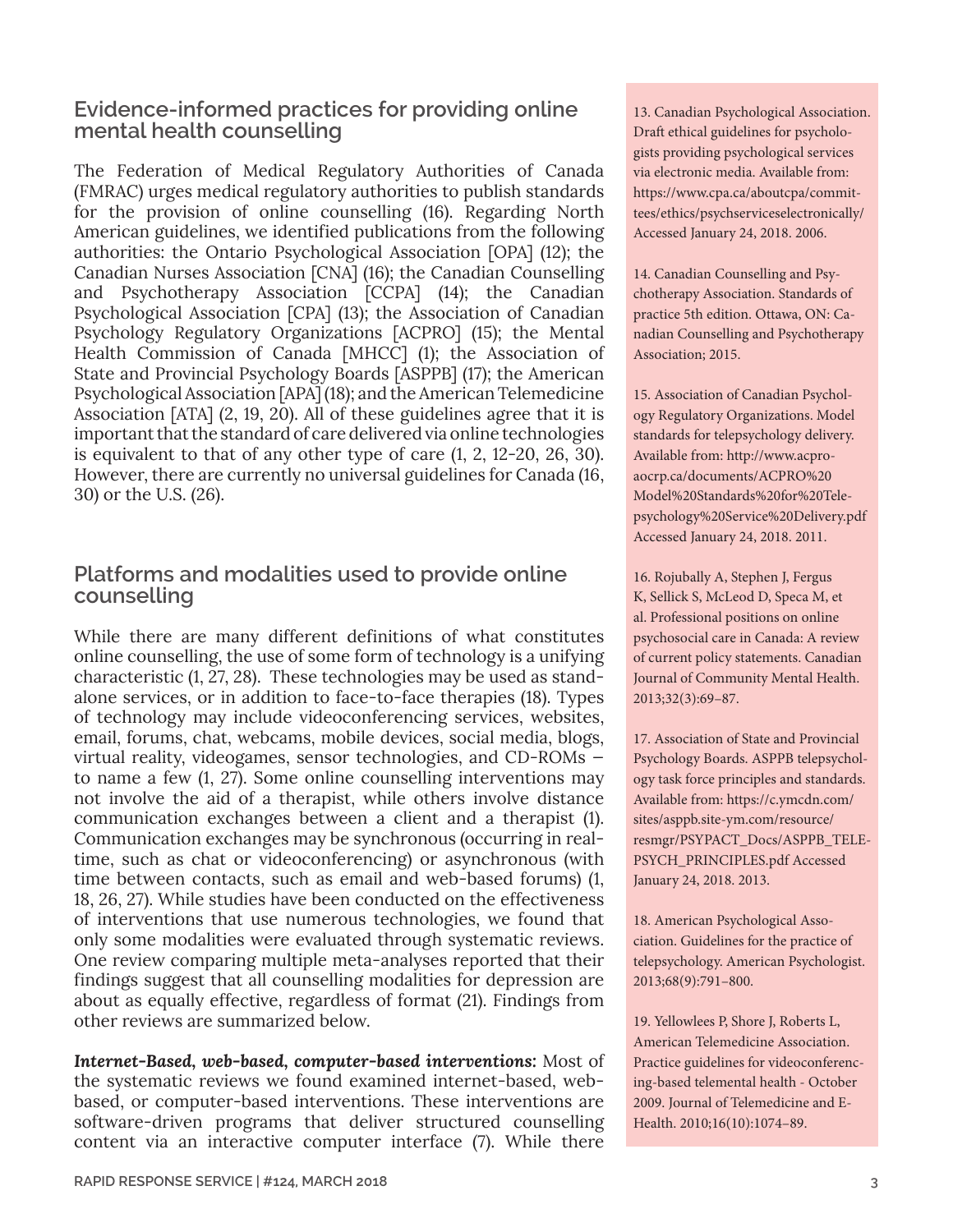are definitely differences between these technologies (27), these differences depend largely on whether this software is installed directly onto a personal computer, or accessed remotely from a website or the internet. These Interventions usually rely on self-help principles based on face-to-face therapies, and may be augmented by guidance from a therapist through electronic communication (27). Interventions may also involve advanced software programming, such as artificial intelligence or language recognition, that can analyze clients text inputs and provide suitable responses – simulating therapeutic conversations (27). There are also online support groups (which allow people with mental health issues to communicate with one another with or without therapist moderation using forums or chat) and smart phone applications (which may allow people to track their moods and behaviours) (27).

Eleven of the reviews found investigating web-, internet-, or computer-based technologies examined interventions using some form of cognitive behavioural therapy (CBT) (5-7, 9, 10, 21, 22, 31-34). Support for the effectiveness of these interventions in improving depressive and anxiety symptoms was found in most reviews (5-7, 9, 10, 31, 32, 35). Some reviews, however, found mixed evidence for the effectiveness of computer-, internet-, and web-based CBT. One systematic review of web-based CBT treatment programs for depression, anxiety and suicide prevention in children and adolescents found that seven of ten randomized control trials reported no significant changes in symptoms (10). Another systematic review of web-based interventions for people with chronic mental and physical conditions found that six of 19 studies found no effect on anxiety or depression symptoms (34). A scoping review exploring depression intervention websites using mostly CBT approaches found that only 12 of 32 programs had evidence in support of their effectiveness (22).

One specific web-based program based on CBT that was assessed in a number of reviews found was MoodGYM. While the program has been distributed as an intervention for depression in children and adolescents by public heath agencies across Australia (7), findings for MoodGYM's effectiveness in treating depression and anxiety, however, were also mixed among these reviews (6, 7, 9). Some of these reviews do state, however, that the program is probably efficacious, but further investigation is required (7, 9).

Internet-based interventions incorporating CBT also showed mixed results in improving health-related distress and physical symptoms among clients with chronic conditions (33, 34). One systematic review assessing the impact of web-based interventions on chronic conditions found that among 36 studies, significant positive effects were found in 20, no positive effects were found in 11, and mixed effects were found in five (34). The authors did explore whether participant characteristics may influence these outcomes, but once again found varied results (34). Another systematic review explored the effects of internet based self-help therapeutic interventions

20. Grady B, Myers KM, Nelson EL, Belz N, Bennett L, Carnahan L, et al. Evidence-based practice for telemental health. Telemedicine and e-Health. 2011;17(2):131–48.

21. Cuijpers P, Kleiboer A, Karyotaki E, Riper H. Internet and mobile interventions for depression: Opportunities and challenges. Depression and Anxiety. 2017;34(7):596–602.

22. Renton T, Tang H, Ennis N, Cusimano MD, Bhalerao S, Schweizer TA, et al. Web-based intervention programs for depression: A scoping review and evaluation. Journal of Medical Internet Research. 2014;16(9):50–71.

23. Sunderland A, Findlay LC. Perceived need for mental health care in Canada: Results from the 2012 Canadian community health survey: Mental health. Health Reports. 2013;24(9):3–9.

24. Chou T, Comer JS, Turvey CL, Karr A, Spargo G. Technological considerations for the delivery of real-time child telemental healthcare. Journal of Child and Adolescent Psychopharmacology. 2016;26(3):192–7.

25. Jenkins-Guarnieri MA, Pruitt LD, Luxton DD, Johnson K. Patient perceptions of telemental health: Systematic review of direct comparisons to inperson psychotherapeutic treatments. Telemedicine Journal and E-Health. 2015;21(8):652–60.

26. Shah P. Ethical online therapy: A review of treatment guidelines: University of Hartford; 2016.

27. Dowling M, Rickwood D. Online counseling and therapy for mental health problems: A systematic review of individual synchronous interventions using chat. Journal of Technology in Human Services. 2013;31(1):1–21.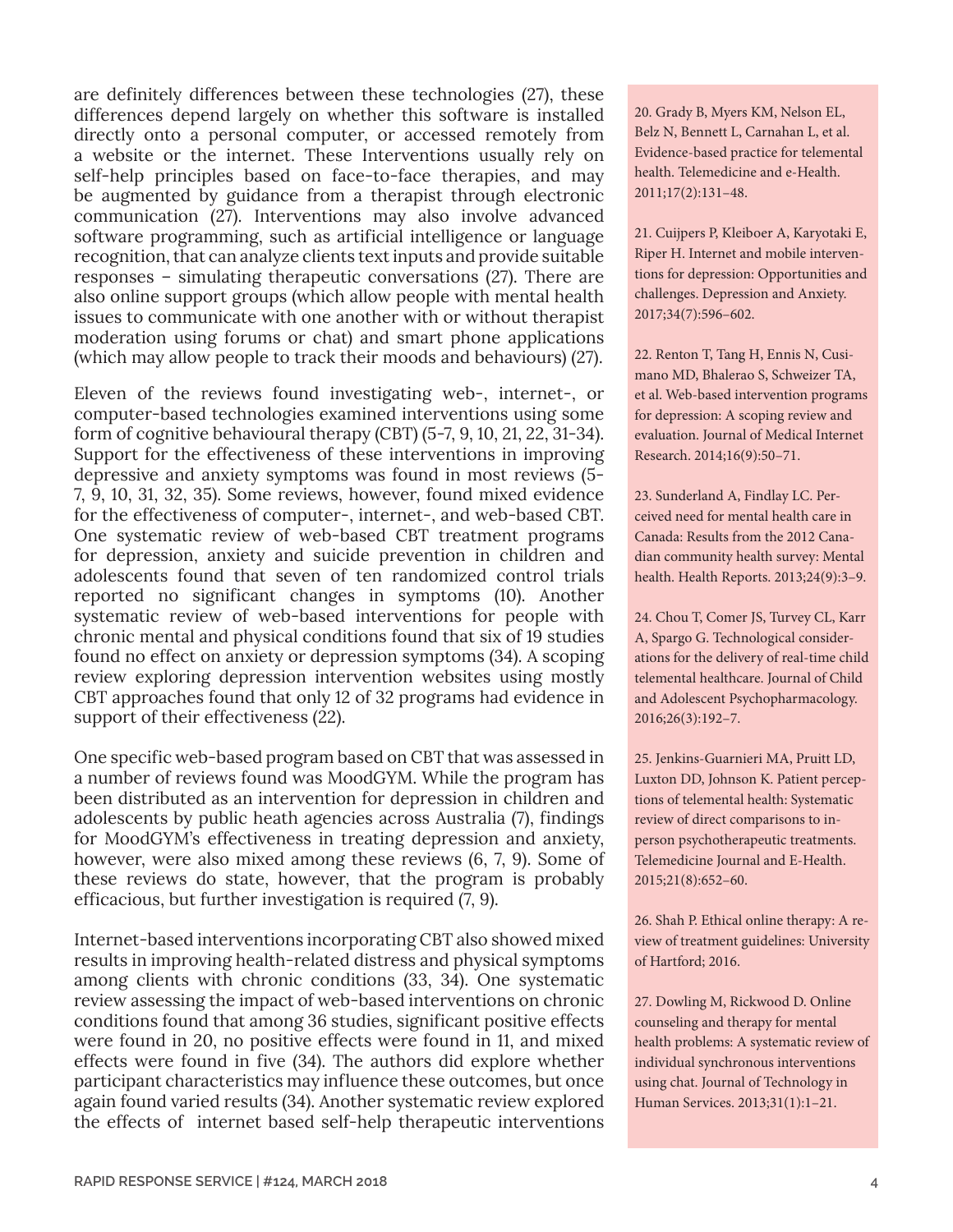on disease-related distress among adults living with chronic conditions (33). The studies they found showed consistent support for the benefits of internet-based counselling for distress among individuals suffering from tinnitus, irritable bowel syndrome, and heterogeneous chronic illness. However, moderate support was found in studies on patients with chronic pain, and very little support was found for patients with diabetes (33).

Other therapeutic frameworks examined in reviews that showed improvements in depressive and anxiety symptoms included mindfulness (36), emotive writing (31), self-help therapies (21, 37), mental health education (9), stress management techniques (9), and mental health promotion games (9). These reviews examined interventions using websites (6, 36), computer software (6, 7, 9, 32), virtual classrooms (36), blogging interventions (9), and smartphone apps (9, 10, 36).

While there seems to be much evidence for the effectiveness of these kinds of interventions, there was mixed evidence with regard to how they compared to other forms of counselling. For example, one meta-analysis examining 20 randomized control trials on internet-based interventions for posttraumatic stress disorder found that CBT and emotive writing interventions were effective compared to no intervention. However, neither CBT nor emotive writing were more effective when compared to other interventions (31). A 2016 systematic review of online psychotherapies reported two studies comparing web-based interventions to face-to-face counselling, finding that one study reported that web-based interventions were superior in improving symptoms, while the other found no significant differences between therapies (37). They also found that web-based interventions combined with face-toface counselling or group discussion produced greater effects than web-based counselling alone (37). Other systematic reviews have found that Internet-based self-help interventions for depression and anxiety disorders have effect sizes that are comparable to faceto-face interventions (35), or that internet-based CBT interventions for anxiety and depression are more effective (6).

Even though findings of the above reviews are inconsistent, both the Canadian Network for Mood and Anxiety Treatments and the UK National Institute for Health and Clinical Excellence recommend computerized CBT for the treatment of depression (22, 38, 39).

*Videoconferencing:* Videoconferencing in considered to be the most similar to face-to-face counselling, as it allows a two-way conversation with full audio and video (26). We identified five systematic reviews that included videoconferencing technologies in their investigations (3, 25, 37, 40, 41). Three of these systematic reviews noted that CBT was the most commonly investigated counselling used by studies they examined (25, 40, 41). Of systematic reviews comparing clinical outcomes of videoconferencing to face-to-face counselling, most reported that outcomes were equivalent to face28. Barak A, Klein B, Proudfoot JG. Defining internet-supported therapeutic interventions. Annals of behavioral medicine. 2009;38(1):4–17.

29. Mohr DC, Burns MN, Schueller SM, Clarke G, Klinkman M. Behavioral intervention technologies: Evidence review and recommendations for future research in mental health. General Hospital Psychiatry. 2013;35(4):332–8.

30. Johnson GR. Toward uniform competency standards in telepsychology: A proposed framework for Canadian psychologists. Canadian Psychology. 2014;55(4):291–302.

31. Kuester A, Niemeyer H, Knaevelsrud C. Internet-based interventions for posttraumatic stress: A meta-analysis of randomized controlled trials. Clinical Psychology Review. 2016;43:1–16.

32. Grist R, Cavanagh K. Computerised cognitive behavioural therapy for common mental health disorders, what works, for whom under what circumstances? A systematic review and metaanalysis. Journal of Contemporary Psychotherapy. 2013;43(4):243–51.

33. Beatty L, Lambert S. A systematic review of internet-based self-help therapeutic interventions to improve distress and disease-control among adults with chronic health conditions. Clinical Psychology Review. 2013;33(4):609–22.

34. Paul CL, Carey ML, Sanson-Fisher RW, Houlcroft LE, Turon HE. The impact of web-based approaches on psychosocial health in chronic physical and mental health conditions. Health Education Research. 2013;28(3):450–71.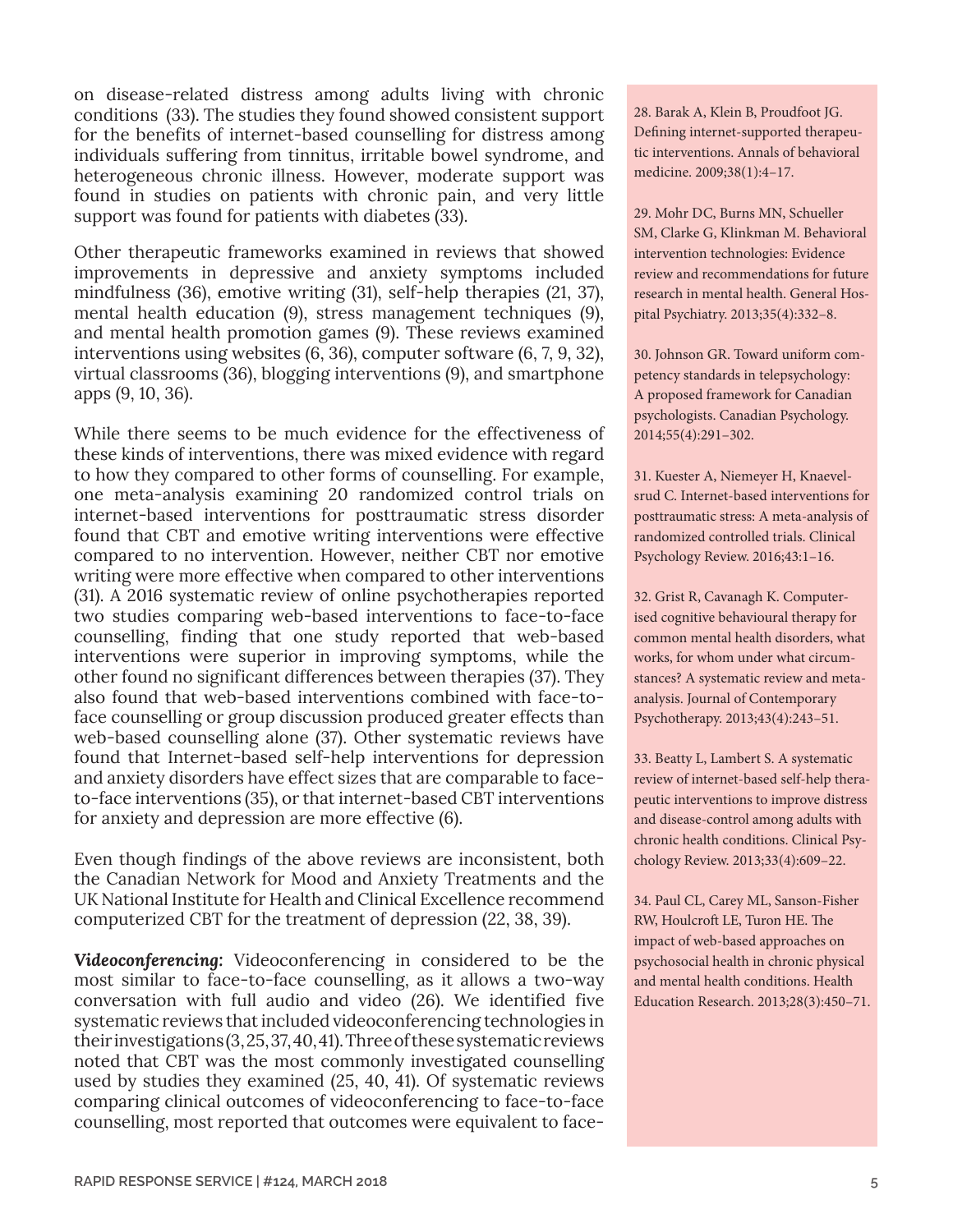to-face therapies across a variety of disorders (e.g. posttraumatic stress disorder, bulimia nervosa, depression, substance abuse, developmental disabilities, and obsessive-compulsive disorder) (3, 37, 40, 41), populations (e.g. ethnic, youth, adult, geriatric) (3), and settings (e.g. home, emergency) (3). One 2015 systematic review examined 20 studies on videoconferencing therapies for anxiety disorders (41). Not only were there no significant differences between face-to-face counselling and videoconferencing, but high effect sizes and significant improvements in symptoms across a large array of disorders were also found (41).

Another systematic review exploring online counselling for adults examined two studies comparing videoconferencing to other forms of online counselling (37). The authors found that videoconferencing was just as good as email-based counselling for improving symptoms in multiple diagnoses in one study, but worked better than telephone-based counselling for improving depression in men with acute coronary syndrome in another (37).

With respect to client satisfaction and effects on the therapeutic relationship, one systematic review found mixed results (25). Thirteen of the 14 studies they examined included videoconferencing interventions, with no statistically significant differences in satisfaction ratings when compared to face-to-face treatment. Ratings of the therapeutic relationship varied however, with six studies finding no significant differences with the faceto-face treatment, and four finding higher ratings for face-to-face treatment. The authors noted, however, that three of these four studies involved group counselling, meaning counselling format may have had an effect on these ratings (25).

As there are numerous studies supporting the effectiveness of videoconferencing technology for online counselling, the American Telemedicine Association has published specific guidelines for videoconferencing (19) and video-based mental health services (2). These guidelines offer detailed specifications for location (e.g. lighting and backdrop), equipment (e.g. cameras and microphones), digital imaging standards, software updates, bandwidth requirements, transmission speed, data encryption, and electronic record-keeping (19).

*Email:* Two systematic reviews examining the use of asynchronous communication with clients via email were identified. One review exploring online psychotherapy for adults, in which two of 59 studies involved the use of email, reporting mixed results (37). Another systematic review of networked communication technologies to treat mental health disorders among adolescents found that, while clients in two of the seven studies reported concerns regarding privacy and the therapeutic relationships, no clients reported negative effects from interventions using email as part of regular counselling or in tandem with face-to-face consultation (8).

35. van Beugen S, Ferwerda M, Hoeve D, Rovers MM, Koulil SS-v, van Middendorp H, et al. Internet-based cognitive behavioral therapy for patients with chronic somatic conditions: A metaanalytic review. Journal of Medical Internet Research. 2014;16(3):251–65.

36. Spijkerman M, Pots W, Bohlmeijer E. Effectiveness of online mindfulnessbased interventions in improving mental health: A review and meta-analysis of randomised controlled trials. Clinical Psychology Review. 2016;45:102–14.

37. de Bitencourt Machado D, Laskoski PB, Severo CT, Bassols AM, Sfoggia A, Kowacs C, et al. A psychodynamic perspective on a systematic review of online psychotherapy for adults. British Journal of Psychotherapy. 2016;32(1):79–108.

38. Parikh SV, Quilty LC, Ravitz P, Rosenbluth M, Pavlova B, Grigoriadis S, et al. Canadian Network for Mood and Anxiety Treatments (CANMAT) 2016 clinical guidelines for the management of adults with major depressive disorder: section 2. psychological treatments. The Canadian Journal of Psychiatry. 2016;61(9):524–39.

39. Clark DM. Implementing NICE guidelines for the psychological treatment of depression and anxiety disorders: The IAPT experience. International Review of Psychiatry. 2011;23(4):318–27.

40. Backhaus A, Agha Z, Maglione ML, Repp A, Ross B, Zuest D, et al. Videoconferencing psychotherapy: A systematic review. Psychological Services. 2012;9(2):111-31.

41. Rees CS, Maclaine E. A systematic review of videoconference-delivered psychological treatment for anxiety disorders. Australian Psychologist. 2015;50(4):259–64.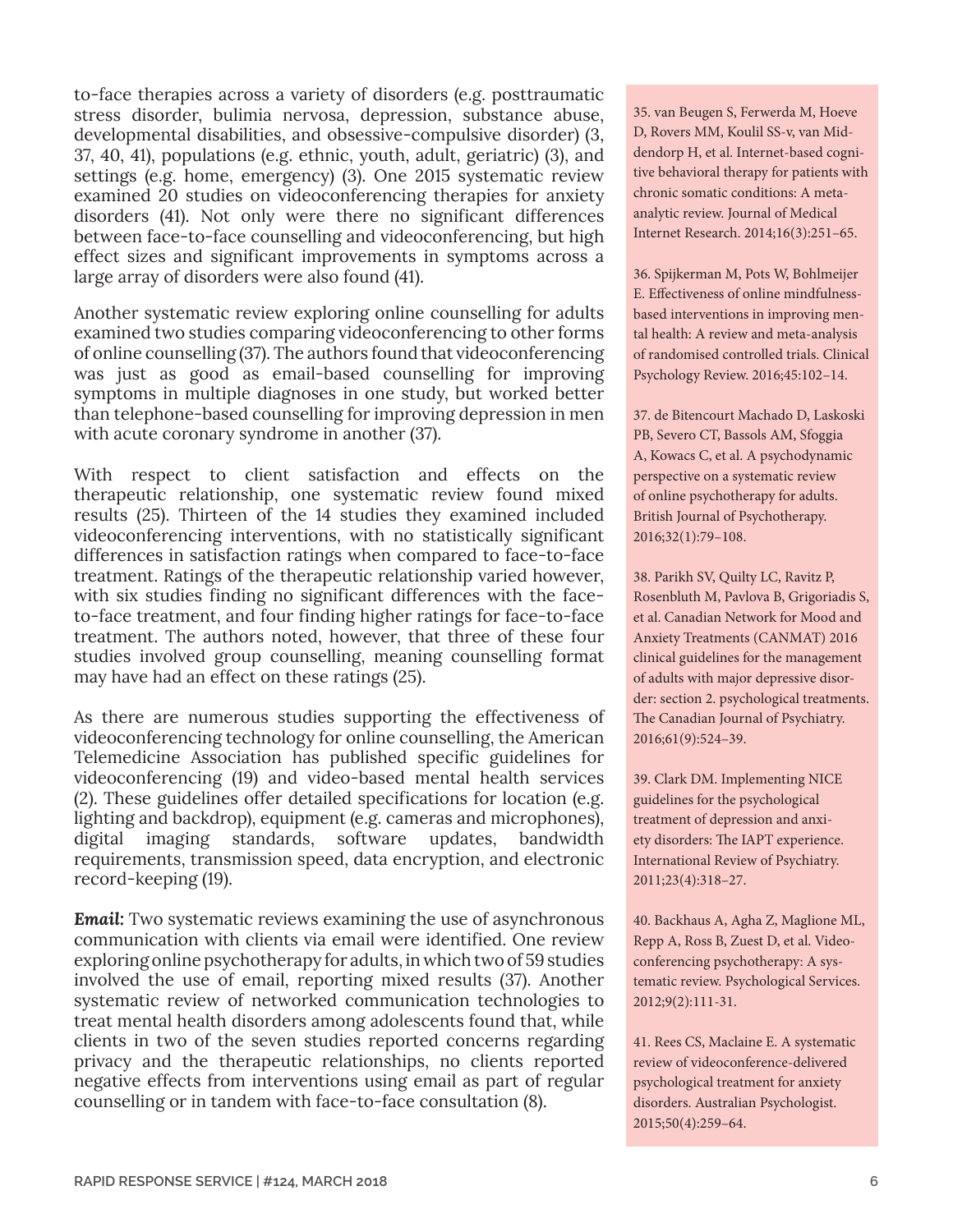*Mobile devices:* Only one scoping review was found exploring the use of mobile phones for online counselling of youth, aged 13-24 (11). Sixteen of the seventeen studies found in this review used asynchronous features of mobile phones such as apps and SMS, while one used synchronous voice-messaging features. Only six of these studies found statistically significant impacts on youth mental health. These included two randomized control trials using the 'MobileType' app, which reported increases in emotional selfawareness and improvement in mild depressive symptoms (42, 43); one SMS-based drinking intervention which reduced the number of heavy drinking days and number of drinks per day (44); and three multimedia interventions using audiovisual relaxing messages which significantly reduced anxiety (45-47). The authors also noted that study participants mostly reported positive attitudes and high satisfaction towards mobile mental health interventions. Studies analysing content of SMS messages, however, revealed both advantages and disadvantages related to therapeutic relationship and client comfort (11).

*Virtual reality:* The ability for technology to create computergenerated simulations of a three-dimensional environment is now being used in mental health care. One advantage of virtual reality is that it can recreate situations that may not be possible to recreate in a real-life counselling setting (1). One systematic review of online psychotherapy for adults found two studies evaluating virtual counselling via a program called 'Second Life' (37). Despite reported technical problems, these studies showed that this counselling improved clinical outcomes and therapeutic relationships (37, 48, 49). Another systematic review of networked communications for adolescents with mental health conditions assessed one study that incorporated virtual reality for the treatment of anorexia nervosa (8). This study reported improvements in motivation, body satisfaction and awareness (8, 50).

*Chat:* After videoconferencing, synchronous chat or real-time text exchange is the most similar to the communication in face-toface counselling, as conversations are able to occur in real-time (26). A systematic review of online psychotherapy for adults found mixed results for the five studies they found investigating chatbased counselling (37). Another systematic review assessed the effectiveness of individual synchronous interventions using chat (27). All six of the studies included in this review found significant positive effects of online chat counselling. Two of these studies found that synchronous chat was equivalent to face-to-face counselling, one found that it was equivalent to telephone counselling, one found that it was better than telephone based counselling at reducing anxiety, and another found that it was better than waitlist control groups. The authors noted, however, that the overall quality of the studies was poor, and only two randomized control trials were found (27).

42. Reid SC, Kauer SD, Hearps SJ, Crooke AH, Khor AS, Sanci LA, et al. A mobile phone application for the assessment and management of youth mental health problems in primary care: A randomised controlled trial. BMC family practice. 2011;12(1):131.

43. Kauer SD, Reid SC, Crooke AHD, Khor A, Hearps SJC, Jorm AF, et al. Self-monitoring using mobile phones in the early stages of adolescent depression: Randomized controlled trial. Journal of Medical Internet Research. 2012;14(3).

44. Suffoletto B, Callaway C, Kristan J, Kraemer K, Clark DB. Text‐message‐ based drinking assessments and brief interventions for young adults discharged from the emergency department. Alcoholism: Clinical and Experimental Research. 2012;36(3):552–60.

45. Riva G, Preziosa A, Grassi A, Villani D. Stress management using UMTS cellular phones: A controlled trial. Studies in Health Technology & Informatics. 2006;119:461–3.

46. Riva G, Grassi A, Villani D, Gaggioli A, Preziosa A. Managing exam stress using UMTS phones: The advantage of portable audio/video support. Studies in health technology and informatics. 2007;125:406–8.

47. Grassi A, Gaggioli A, Riva G. The green valley: The use of mobile narratives for reducing stress in commuters. CyberPsychology & Behavior. 2009;12(2):155–61.

48. Yuen EK, Herbert JD, Forman EM, Goetter EM, Comer R, Bradley JC. Treatment of social anxiety disorder using online virtual environments in second life. Behavior Therapy. 2013;44(1):51–61.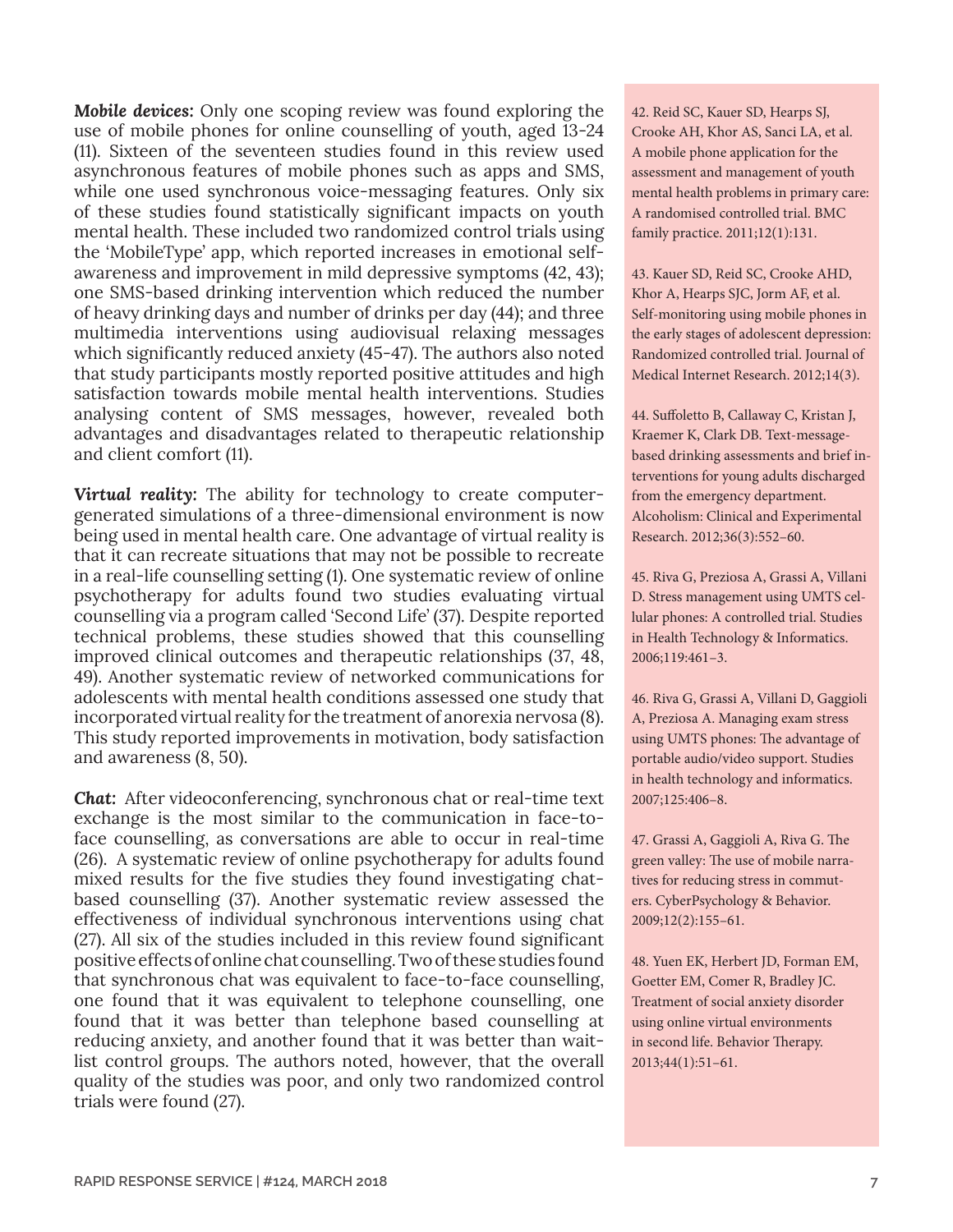## **Populations shown to benefit from online counselling**

Little evidence was found that directly compared the effectiveness of online counselling between different populations. One systematic review exploring 42 videoconferencing studies noted that effectiveness of videoconferencing was supported across a diverse range of study populations (adult, elderly, children and adolescents, veteran, African American, Hispanic, and Native American), but did not compare these effects between groups (40). The authors made specific mention that few studies they examined compared the differences in clinical outcomes between genders, or between ethnic and racial groups (40). A systematic review and meta-analysis of computerised CBT interventions explored possible moderators to treatment effects, including age, gender, education, and type of mental health issue (32). The authors found that none of these characteristics, except age, had any influence on treatment effect. The authors suggested that the effectiveness of computerised CBT may, therefore, be similar across a wide range of populations and contexts (32).

We were able to identify review articles exploring the effectiveness of online therapies within three specific populations: children, adolescents and youth (3, 6-11, 22), the elderly (3, 4), and rural populations (5).

*Children, adolescents, youth:* The reviews generally reported that evidence for the effectiveness of online counselling in this population is inconsistent (6-11). For example, one systematic review of networked communications for adolescents found that six of seven studies reported symptom improvement in mental health symptoms (using videoconferencing, email, and virtual reality), but only three were statistically significant. It was recognised that these changes correlated with the patient's and clinician's motivation to use the technologies (8). Another systematic review reported that their results supported the effectiveness of computerized CBT on adolescents' and emerging adults' anxiety and depression symptoms in prevention interventions (9). Another systematic review on computer-based self-help software for depression and anxiety in children and adolescents found that randomized control trials reported greater improvement in symptoms in adolescents than in children (7).

No significant effects on depressive symptoms were found in seven of 17 studies examined in a systematic review investigating webbased interventions (10), and 11 out of 17 examined in a systematic review exploring mobile device interventions (11).

One scoping review reported that research showed improvements in clinical outcomes were found for CBT-based online counselling for depression in this population, and that this counselling may be

49. Quackenbush DM, Krasner A. Avatar therapy: Where technology, symbols, culture, and connection collide. Journal of Psychiatric Practice. 2012;18(6):451– 9.

50. Martin S, Sutcliffe P, Griffiths F, Sturt J, Powell J, Adams A, et al. Effectiveness and impact of networked communication interventions in young people with mental health conditions: A systematic review. Patient Education and Counseling. 2011;85(2):e108–e19.

51. Drum KB, Littleton HL. Therapeutic boundaries in telepsychology: Unique issues and best practice recommendations. Professional Psychology: Research and Practice. 2014;45(5):309–15.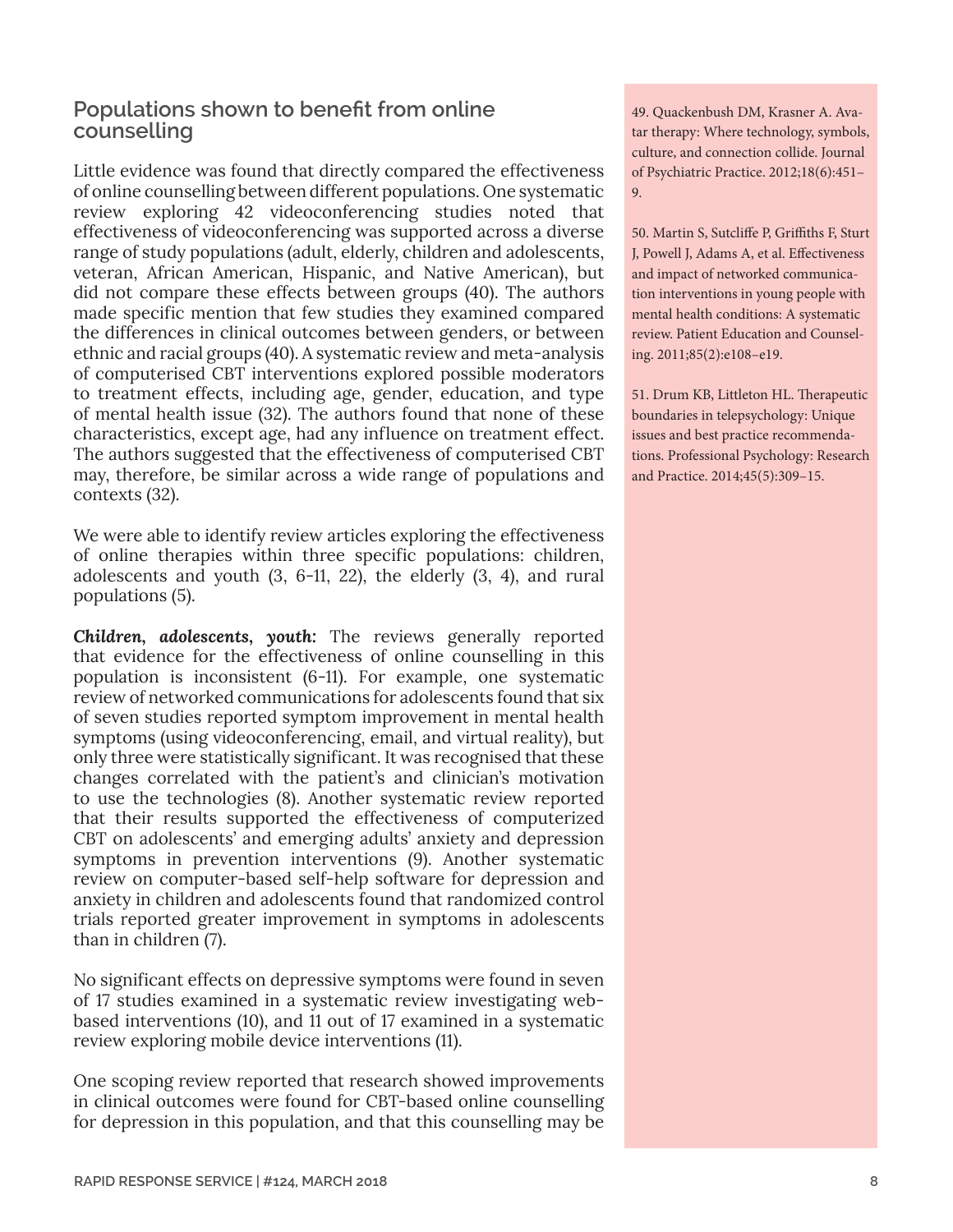more effective than face-to-face treatment for this population (3).

Finally, as mentioned previously, one systematic review and meta-analysis of computerised CBT found that age significantly influenced treatment effects (32). This moderating effect was such that as participant age increased, the effectiveness of computerised CBT decreased, implying that this treatment was more effective for younger participants (32).

*Rural populations:* One of the benefits of online counselling is its ability to bridge large geographical distances between patients and providers. This may allow rural populations (including the First Nations, Inuit, and Métis communities located in rural and northern parts of Canada, that often experience greater health disparities) to access care (1). One systematic review investigating computerised CBT interventions for the treatment of anxiety and depression in rural populations was found in our search (5). This review showed that among 11 studies, computerised CBT was equally effective for both rural and urban participants and that rural participants reported that they were less likely to want more face-to-face contact with a practitioner (5).

*Elderly populations:* Elderly populations often suffer from several comorbidities, and may have restricted access to mental health care due to physical impairments. These impairments may also be cognitive, visual, or auditory, and so online therapies may be difficult to use in this population (19). Results for elderly populations were somewhat mixed. A 2013 scoping review found that in geriatric populations, online counselling had generally positive results with respect to clinical outcomes and patient satisfaction, and that these results were similar to in-person care (3). One systematic review specifically on online counselling for the elderly found a lack of studies assessing the outcome of online interventions within this population (4). They did, however, find a few studies that focused on satisfaction and acceptance of online therapies within geriatric populations in nursing homes. These studies showed that elderly patients generally prefer face-to-face counselling, but they would rather complete online counselling than travel. They also found studies on diagnostic assessments for elderly populations via videoconferencing, and

found that there were no differences between subjects with or without dementia in their ability to accept interviews and be assessed using this technology. There was, however, no agreement between studies as to the effects of divergent attention in patients with dementia on these assessments. There was agreement that the presence of a caregiver is necessary in these consultations (4).

The American Telemedicine Association practice guideline for videoconferencing is the only guideline found in our search to include specific recommendations regarding youth, elderly, and rural populations (19). The Mental Health Commission of Canada guidelines also outlined youth, rural, and First Nations, Inuit, and Métis populations as groups that could benefit from online counselling, but did not make specific recommendations (1).

#### **Ethical and privacy issues to be considered when offering online counselling**

The guidelines discussed in this review address a number of ethical concerns surrounding online counselling. These ethical concerns, and the corresponding recommended practices from guidelines are categorized and summarized below:

*Identity verification:* Confirming a client's identity can be difficult when using online technologies, and this is particularly true with chat, text, email, and web-based message systems where visual identity confirmation cannot be provided (1, 26). Most guidelines recommend that the service provider take steps to verify the identity of online clients prior to acquiring informed consent (2, 13–15, 18, 19, 26). Some suggest using code words or numbers (13–15), while others encourage that an initial face-to-face meeting take place for assessment, if possible (18, 26). In the case of videoconferencing specifically, some guidelines recommend that clients present a government issued ID over the video screen (2, 19, 26). If video is not a viable option, it is recommended that identity verification, as well as informed consent, take place in real-time communication (18–20). Ongoing client verification at each session is recommended by some guidelines as a further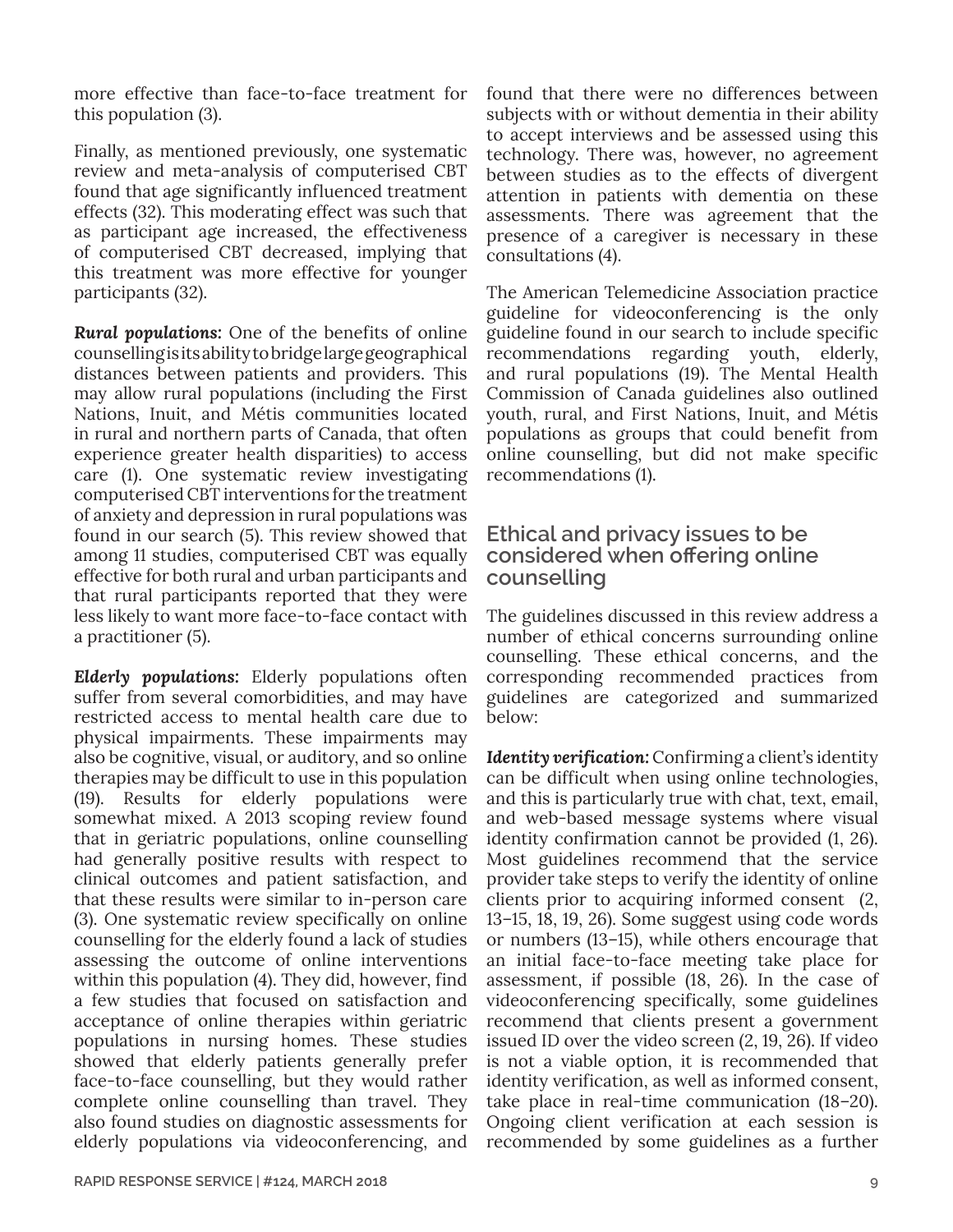layer of security (2, 17, 19, 20, 26).

**Quality assurance:** It is important that any public health intervention be based on high quality empirical evidence, however the appropriate research studies (such as randomized control trials) may take years to complete. The speed with which technologies evolve makes it difficult to keep programs evidence-based (1). The Mental Health Commission of Canada (1) explicitly states that all devices and treatment modalities used for online counselling should be based on effective evidence, while the American Telemedicine Association (2, 19, 20) recommends that devices and software not only be selected based on effectiveness, but also be the most appropriate for online counselling with respect to equipment quality, security and software updates. The Association of Canadian Psychology Regulatory Organizations suggests creating a technology maintenance plan (15). The Canadian Psychological Association and American Telemedicine Association encourage awareness of potential modifications that must be made to program materials in light of changing technologies, and the potential impact this may have on treatment efficacy (2, 13).

*Emergencies:* The distance between therapist and client that is inherent in online counselling interventions can be hazardous if the client becomes a danger to themselves or others. In these cases, it is difficult for the therapist to intervene – especially when using technologies such as email, where the therapist may not be notified of the crisis situation in time (1, 26). Most guidelines recommend making plans with the client for emergency situations (2, 12-15, 18-20). Some guidelines suggest that the provider verify the client's location before each session (2, 19, 20), have the local emergency contact information on hand, and know where abusive, suicidal or homicidal behaviours may be reported to local authorities (2, 12-15, 18-20).

*Confidentiality and privacy:* In an online context, it is extremely difficult to keep patient records, transcripts, files of sessions, and data confidential, especially when using mobile technology (1, 26). All guidelines suggest that at least some protocols for secure recording, storage, and disposal of data be made (1, 2, 12–15, 17–20, 26). It is encouraged that technology-related security vulnerabilities (e.g. hacking and viruses) and access issues (e.g. using computers on shared networks) be discussed with the client during the informed consent process, as well as the measures that will be taken to protect against these possible challenges (2, 13, 14, 18-20, 26). Some guidelines recommend that all communication be protected by some level of encryption security (14, 18, 26). In the case of compromised information, it is suggested that the therapists have the ability to remotely 'wipe' communication devices and have secure back-up of records (2, 19, 20, 26).

*Legal concerns:* Issues may arise when therapists from one legal jurisdiction provide services to clients from other jurisdictions where laws and regulations may differ. This may affect licensing, billing, and insurance coverage (1, 16, 26). Most guidelines encourage the discussion of legal issues and protocols with clients during the informed consent process (2, 13–6, 18-20, 26). Most guidelines also recommend that the client be provided with information for the regulatory bodies required to verify the validity of the provider's credentials (2, 13, 17, 19, 20, 26), as well as where to file complaints if there is a problem (15, 17). Almost all guidelines recommend that the providing organization be aware of the laws of both the provider's and client's jurisdictions regarding licensure, liability insurance, electronic record-keeping, and billing (2, 12–15, 17–20, 26). Some guidelines go so far as to recommend being legally entitled to practice in the client's jurisdiction (14, 15, 17) or being licensed in both the client and provider's jurisdictions (13, 26). The Association of Canadian Psychology Regulatory Organizations suggests that a licensed supervising psychologist should suffice (15). The Canadian Nurses Association recommends licensure for any nurses engaged online counselling (16). As social work legislation in Canada is the responsibility of provinces, it is recommended that social workers providing online counselling know the laws of the province in which they practice, and their clients' home provinces (16).

*Professional therapeutic relationships:* Some researchers argue that a good relationship between therapist and client is needed for counselling to be effective, which is missing from many online counselling formats. Other online formats, such as text or chat, present barriers to a good therapeutic relationship, as there are no visual or auditory cues to prevent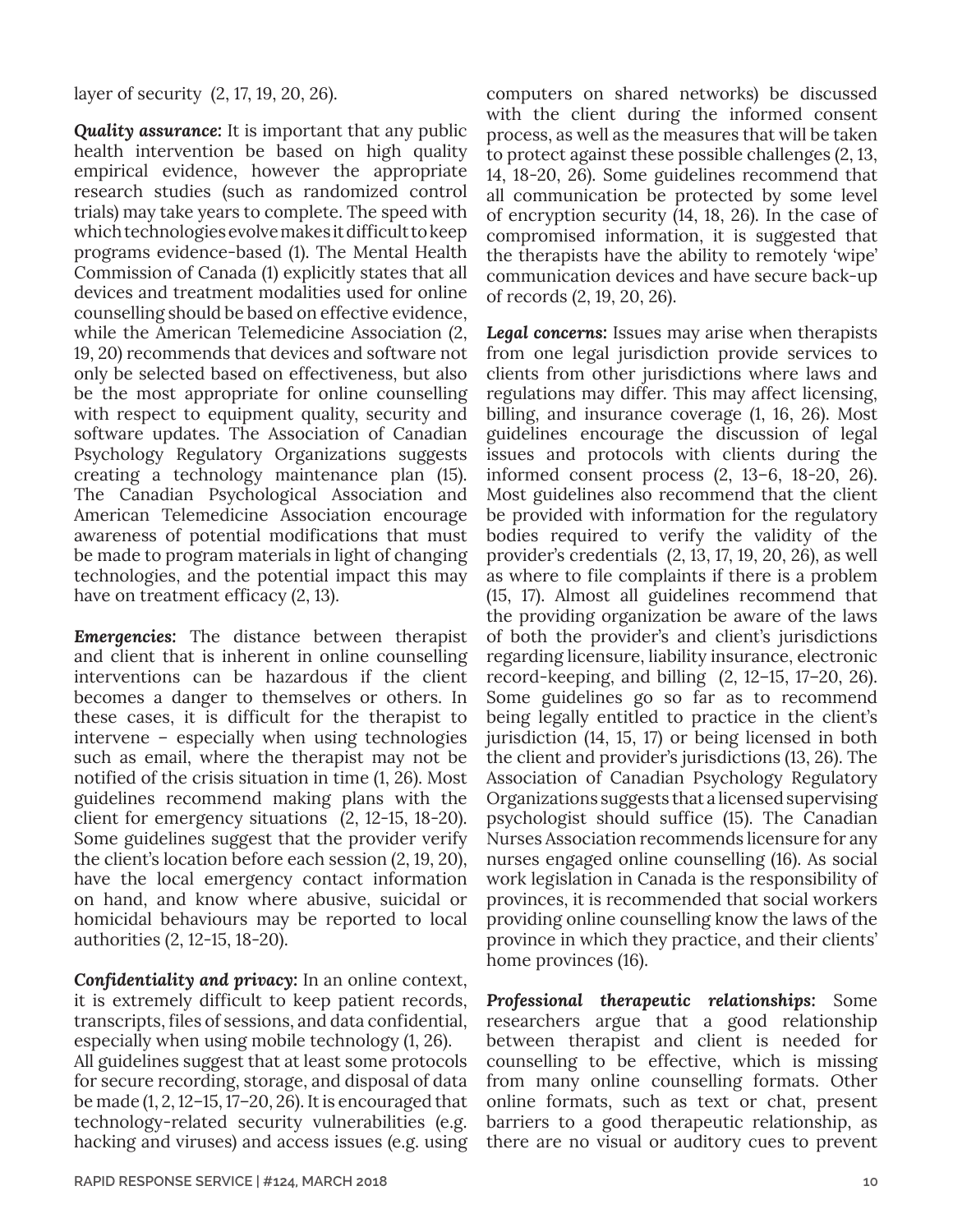misunderstandings (26). Professional boundaries may also be harder to maintain over online platforms, which promote more casual interactions (51). Few guidelines underline the importance of explaining the difference between online and face-to-face counselling with clients with respect to professional boundaries and therapeutic relationships. For videoconferencing specifically, the American Telemedicine Association suggests that specific measures be taken to ensure that background, lighting, seating, and camera positions are conducive to a professional, comfortable, and secure environment (2, 19). The American Psychological Association recommends discussing issues related to online presence in social media and the internet, and the potential consequences of crossing boundaries within the patient-provider relationship (18). The Canadian Psychological Association specifically encourages the use of procedures to keep textbased counselling professional with respect to messaging times, language, speed of response, and clients' privacy on social media (14). Some guidelines recommend having protocols in place for technological failures or if the provider is unavailable to maintain flexibility without making the relationship too casual (14, 15, 17).

*Suitability for online counselling:* It is important that professionals who provide online counselling are experienced in delivering this kind of service. Unfortunately, many therapists are not trained in using computerized therapies (14, 26). It is also important to ensure that the client will benefit from online counselling. Researchers argue that some clients, such as those with severe mental disorders that require routine observation, may not be suited to online counselling due to the level of care they require, or a lack of competence with online technologies (26). Most guidelines recommend that each client's treatment history (e.g. substance abuse, harmful behaviors, medical conditions, mental stability, etc.), geographic location and culture, capabilities (e.g. physical, linguistic, intellectual, etc.), technical competence, and treatment goals be reviewed prior to counselling, to assess whether the client can participate and benefit from online counselling (2, 12–14, 18–20, 26). Some suggest that this should be achieved through an initial intake procedure (13, 14, 26), while others recommend an ongoing evaluation process (2, 18–20). If it is the case that the client would be better suited to face-to-face

counselling, all guidelines emphasize that the therapist refer the client to other services without abandonment (1, 2, 13–20, 26).

Most guidelines also suggest that the therapist assess their own ability to administer online counselling (2, 13–15, 17, 19, 20, 26). They recommend that the therapist should keep up-todate on online counselling research (12, 13), and ensure competence in the technical aspects of online counselling (2, 15, 19, 20, 26). The American Psychological Association (18) and the Ontario Psychological Association specifically recommend consulting with electronic security experts to ensure that access to clients' information is controlled and secure (12). The American Telemedicine Association recommends that any organization administering online counselling should ensure that staff members' competency should be assessed before, during, and after online counselling encounters of any kind (19, 20). The Ontario Psychological Association recommends that technical competencies, training, experience, and risk management practices can be kept upto-date through accessing continuing education opportunities, reviewing literature, or seeking consultation from other professionals (12).

*Electronic access:* According to the Mental Health Commission of Canada, 98% of Canadian households within the highest income quartile have home Internet access, compared to only 58% of households within the lowest income quartile (1). Providing online services, therefore, may have the potential to exacerbate existing health disparities that exist between high and low socioeconomic statuses (1, 26). More serious mental or physical illnesses may also present barriers to the use of online technologies, and further marginalization. Users must also be competent in computer technologies, which may exclude older or less educated populations (26). Some U.S. guidelines recommend that the therapist should provide services in such a way that the client will have reasonable access, but do not specify how this can be achieved other than to offer information regarding where to access free public internet (26). To address barriers related to motor control, executive function, and concentration, the Mental Health Commission of Canada encourages the consideration of designing interventions for people with specific health conditions (1). They recommend consulting 'health care human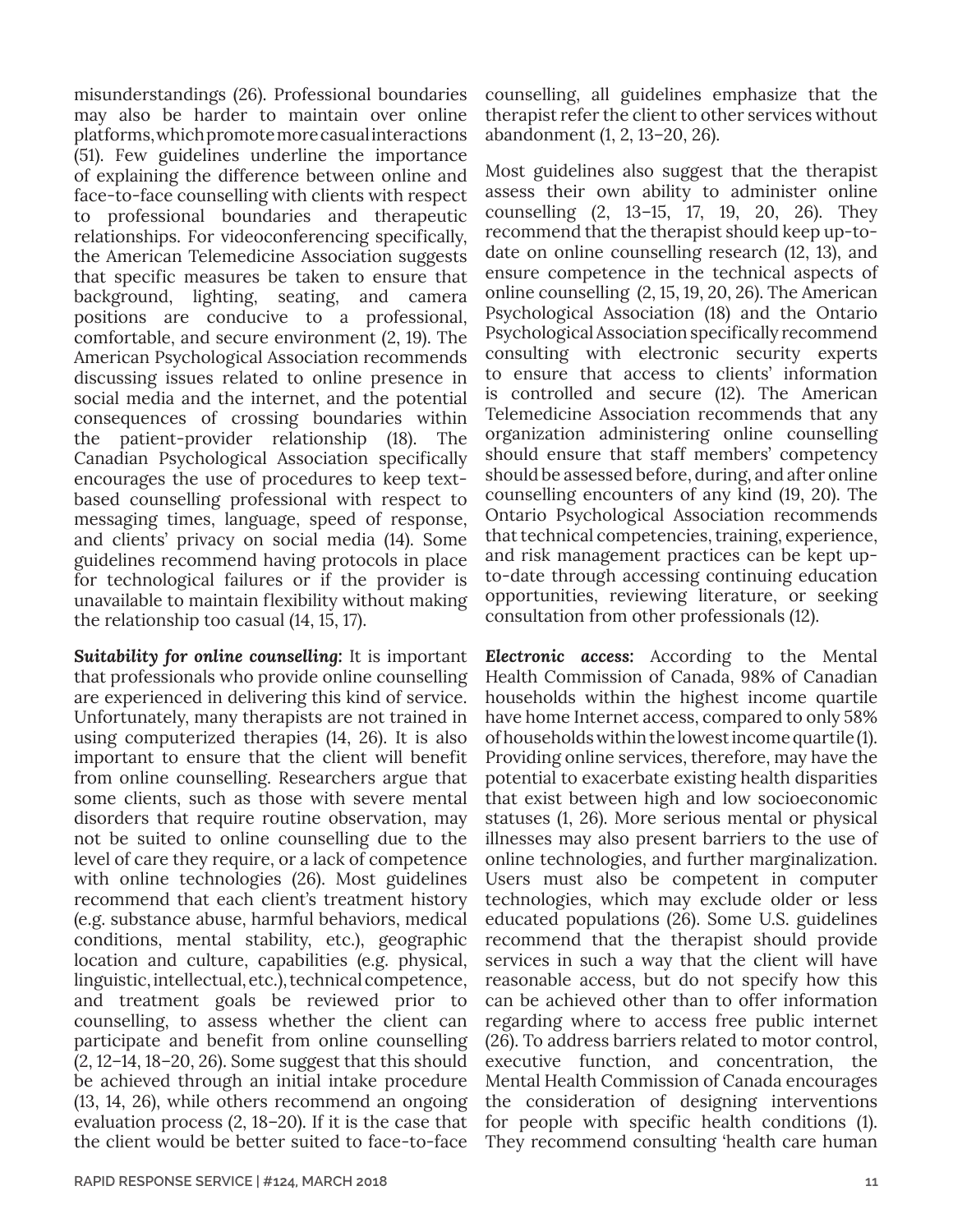factors research', which investigates how people interact with products, tools, and procedures in health care environments (1).

*Cultural competence:* Online text-based formats may miss cultural cues, such as language and race, and cultural context may not be accounted for in these types of counselling (1, 26). Most guidelines suggest that the provider consider cultural concerns that may influence online counselling (i.e. client's race, language, gender, age, sexual orientation, socioeconomic status, religious practices, immigration history, cultural background etc.) (1, 2, 12, 15, 18–20, 26), but there is not much explanation of how this is to be achieved. The American Psychological Association encourages providers to reflect on their own cultural identity, limited competency, and individual prejudices. They also recommend considering how culture may influence the expression of symptoms and dysfunction in clients (18). The Mental Health Commission of Canada specifically recommends that the therapist not only consider cultural concerns, but discuss them with prospective clients and design services collaboratively (1).

*Lack of regulation:* This is an overarching ethical concern with online counselling that does not have any specific recommendations. While efforts have been made in both Canada and the U.S. to regulate online counselling programs, these efforts have been limited, and often are restricted to technologies that fall under the stringent criteria of 'health devices' (1). This is particularly troublesome with the rate of mobile app creation (1), and regulators that wish to ensure safety without obstructing innovation (1). There is also the concern surrounding the restriction of language such as 'therapy' or 'counselling' to be only provided by certain professionals. Some providers change their language to avoid legal issues, but bypass regulation as a result (1, 26). Many sites or therapists provide inaccurate information about their professional status, or effectiveness of their treatment. Identity and credentials of the therapist cannot always be verified in online formats if the proper information is not provided (26). There are also no national laws or standards for online counselling in Canada (1).

## **Factors That May Impact Local Applicability**

The diversity of study settings, populations, clinical outcomes measured, and intervention characteristics make it difficult to generalize conclusions. While guidelines were limited to those published in Canada and the U.S. for brevity in this review, online counselling interventions inherently allow for long-distance (potentially transcontinental) communication between patient and providers. Therefore, it may be prudent to assess guidelines and regulations from countries not included in this review when considering the implementation of online counselling.

# **What We Did**

We searched Medline and PsycInfo using a combination of Mental health (key word or MeSH term) with the following keywords: [online counsel\* or skype or videoconferencing or internet counsel\* or web counsel\* or cyber counsel\* or online support or internet support or web-based support or cyber support or video or online therapy or e-therapy or telepsychology or Internet therapy or Internet psychotherapy or cybertherapy or chat support]. Reference lists of identified literature reviews and systematic reviews were also searched. All searches were conducted on January 23, 2018 and results limited to English articles published from 2008 to present. The search yielded 1007 references. Only review articles (systematic reviews, metaanalyses, scoping reviews) and guidelines were included in this summary.